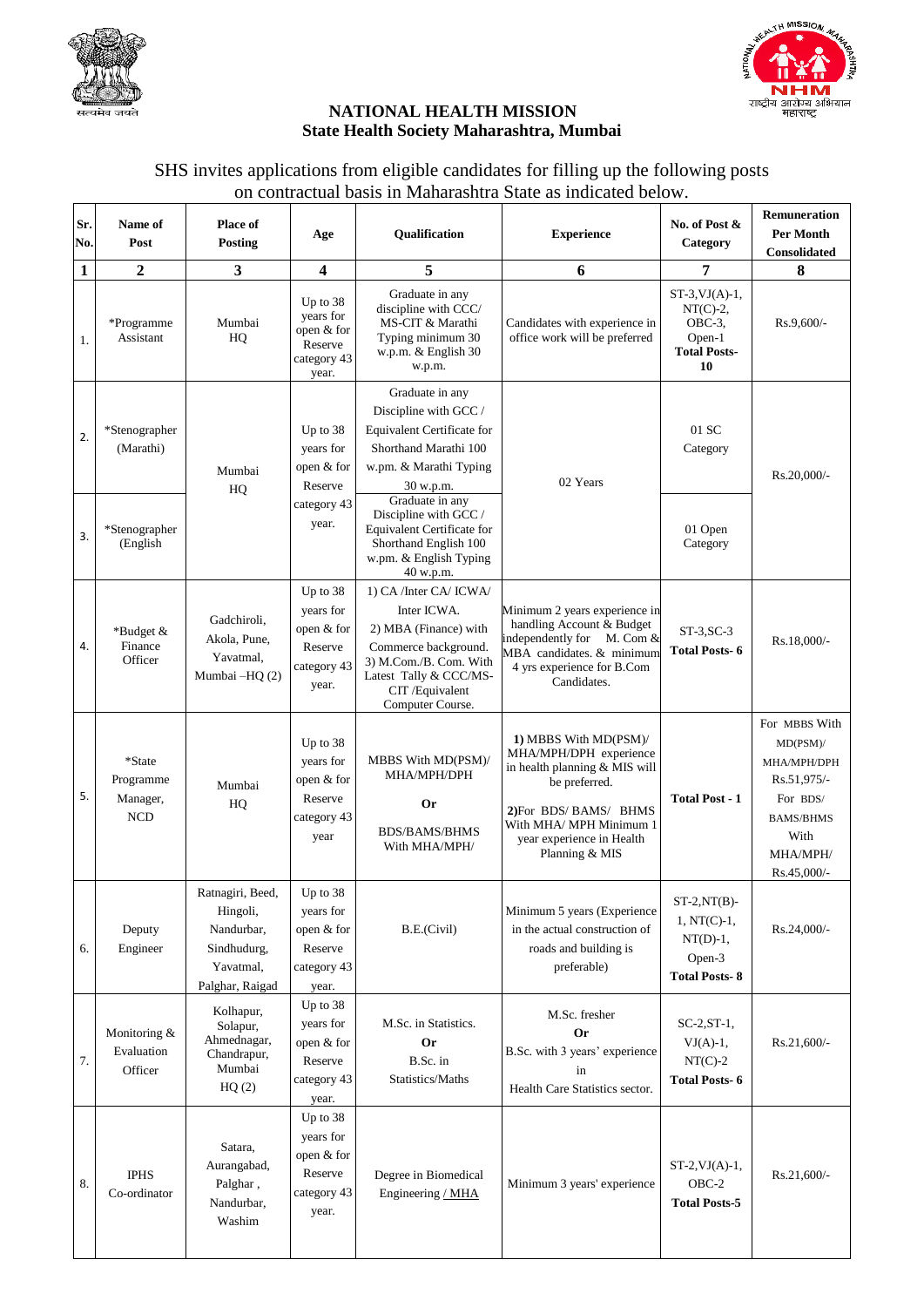| 9.  | District<br>Account<br>Manager                | Akola,<br>Chandrapur,<br>Gadchiroli,<br>Nagpur,<br>Wardha                                                                                                                   | Up to 38<br>years for<br>open & for<br>Reserve<br>category 43<br>year.                                               | CA / Inter CA/ ICWA/<br>Inter ICWA/MBA<br>(Finance) with B.com/<br>M.Com. (With Latest<br>Tally & CCC/MS-CIT)                                                                                                                                                                | Minimum 2 years' experience<br>in handling Accounts & Budget<br>independently for MBA &<br>M.Com. Candidates                                                                                                                                                                                                                                                                                                                                                                                                                                                                                                                                                                                         | $SC-2, ST-1,$<br>$VI(A)-1,$<br>$NT(D)-1$ ,<br><b>Total Posts-5</b>                                                    | Rs.21,600/-                                                                                                                                                                                                                                                  |
|-----|-----------------------------------------------|-----------------------------------------------------------------------------------------------------------------------------------------------------------------------------|----------------------------------------------------------------------------------------------------------------------|------------------------------------------------------------------------------------------------------------------------------------------------------------------------------------------------------------------------------------------------------------------------------|------------------------------------------------------------------------------------------------------------------------------------------------------------------------------------------------------------------------------------------------------------------------------------------------------------------------------------------------------------------------------------------------------------------------------------------------------------------------------------------------------------------------------------------------------------------------------------------------------------------------------------------------------------------------------------------------------|-----------------------------------------------------------------------------------------------------------------------|--------------------------------------------------------------------------------------------------------------------------------------------------------------------------------------------------------------------------------------------------------------|
| 10. | District<br>Programme<br>Manager              | Yavatmal,<br>Palghar,<br>Solapur,<br>Bhandara.                                                                                                                              | Up to 38<br>years for<br>open & for<br>Reserve<br>category 43<br>year.                                               | Any Health Science<br>Graduate with MBA Or<br>Master in Health<br>Administration Or<br>Master in Public Health<br><b>Or</b><br>Post Graduate Diploma<br>in Health Administration<br>from reputed institute.                                                                  | Experience in health related<br>programme will be preferred.                                                                                                                                                                                                                                                                                                                                                                                                                                                                                                                                                                                                                                         | $ST-2, NT(B)-1$<br>OPEN-1<br><b>Total Posts-4</b>                                                                     | Rs.24,000/-                                                                                                                                                                                                                                                  |
| 11. | City Account<br>Manager                       | MCGM-3 Posts,<br>Pimpri<br>Chinchawad,<br>Bhiwandi Nizampur,<br>Ulhasnagar, Dhule,<br>Pune,<br>Aurangabad,<br>Kolhapur, Sangli<br>Miraj Kupwad,<br>Ahmednagar,<br>Amravati. | Up to 38<br>years for<br>open & for<br>Reserve<br>category 43<br>year.                                               | Commerce Graduate with<br>$C.A$ . Inter $C.A$ .<br>I.C.W.A./ Inter I.C.W.A./<br>M.B.A.(Finance) with<br>B.com / M. Com.(With<br>Tally & CCC/MS-CIT)                                                                                                                          | Minimum 2yrs. Experience in<br>handling Accounts and Budget<br>independently for M.Com. and<br>M.B.A. candidates.                                                                                                                                                                                                                                                                                                                                                                                                                                                                                                                                                                                    | $SC-3, ST-2$<br>$VI(A)-1,$<br>$NT(B) -1,$<br>$NT(D)-1,$<br>OPEN-5<br><b>Total Posts-</b><br>13                        | Rs.21,600/-                                                                                                                                                                                                                                                  |
| 12. | City<br>Programme<br>Manager                  | MCGM, Dhule,<br>Aurangabad,<br>Akola, Vasai-<br>Virar, Nashik,<br>Navi Mumbai,<br>Solapur,<br>Malegaon,<br>Mira Bhaindar                                                    | Up to 38<br>years for<br>open & for<br>Reserve<br>category 43<br>years                                               | Any Health Science<br>Graduate with MBA Or<br>Master in Health<br>Administration Or<br>Diploma in Public Health<br><b>Or</b> Master in Public<br>Health Or Post Graduate<br>Diploma in Health<br>Administration from<br>recognized Institution.                              | Experience in health related<br>programme will be preferred.                                                                                                                                                                                                                                                                                                                                                                                                                                                                                                                                                                                                                                         | $ST-1$ , $VJ(A)-1$ ,<br>$NT(B)$ -<br>$1, NT(C)-1,$<br>$NT(D)-1$ ,<br>$OBC-3$ ,<br>OPEN-2<br><b>Total Posts-</b><br>10 | Rs.24,000/-                                                                                                                                                                                                                                                  |
| 13. | Circle<br>Programme<br>Manager                | Kolhapur                                                                                                                                                                    | Up to 38<br>years for<br>open & for<br>Reserve<br>category 43<br>years                                               | MBA Or Master in<br><b>Health Administration</b><br><b>Or</b> Master in Public<br>Health Or Post Graduate<br>Diploma in Health<br>Administration from<br>reputed institution.                                                                                                | At least 2 years' experience as a<br>District Programme Manager<br>under National Health Mission.                                                                                                                                                                                                                                                                                                                                                                                                                                                                                                                                                                                                    | $SC-1$<br><b>Total Post -1</b>                                                                                        | Rs.30,000/-                                                                                                                                                                                                                                                  |
| 14. | Dakshata<br>Quality<br>Improvement<br>Mentors | Aurangabad,<br>Beed, Dhule,<br>Gadchiroli,<br>Hingoli, Jalna,<br>Jalgaon, Nanded,<br>Nandurbar.                                                                             | Up to 38<br>years for<br>open & for<br>Reserve<br>category 43<br>years & 65<br>years for<br>retired Govt.<br>Servant | (In order of preference<br>either of the below.)<br>MD PSM<br><b>OR</b><br><b>MBBS</b><br><b>OR</b><br>PG in BAMS/MSc<br>Nursing with<br>MPH/MHA/MBA<br><b>OR</b><br><b>BAMS / BSc Nursing</b><br><b>AND</b><br>Computer Proficiency -<br>Microsoft Office and<br>PowerPoint | 1)3-5 years of overall<br>experience working with<br>government on maternal,<br>neonatal, child health and<br>family planning (MNCH-FP)<br>programs preferably in high<br>focus states. In-depth<br>knowledge of latest advances<br>and strategies in the field of<br>MNCH-FP.<br>2) Experience in clinical<br>trainings and mentoring related<br>to maternal and newborn health<br>will be strongly preferred.<br>3) Experience of working in<br>Labor rooms with different<br>cadres of service providers will<br>be desirable.<br>4) Familiarity with the Indian<br>health system, key<br>stakeholders and relevant<br>government policies/strategies<br>particularly National Health<br>Mission. | Open $-05$ ,<br>SC-01,<br>ST-01,<br>$VI(A) - 01,$<br>$OBC - 01$<br>Total - 09                                         | 1)Rs. $60000$ /-<br>Per month for<br>MD, PSM<br>2) Rs. 50000/-<br>Per month for<br>MBBS.<br>3) Rs. 30000/-<br>Per month for<br>Post Graduate<br>BAMS / M Sc<br>Nursing with<br>MPH / MHA/<br>MBA<br>4) Rs.20000/-<br>Per month for<br>BAMS / B Sc<br>Nursing |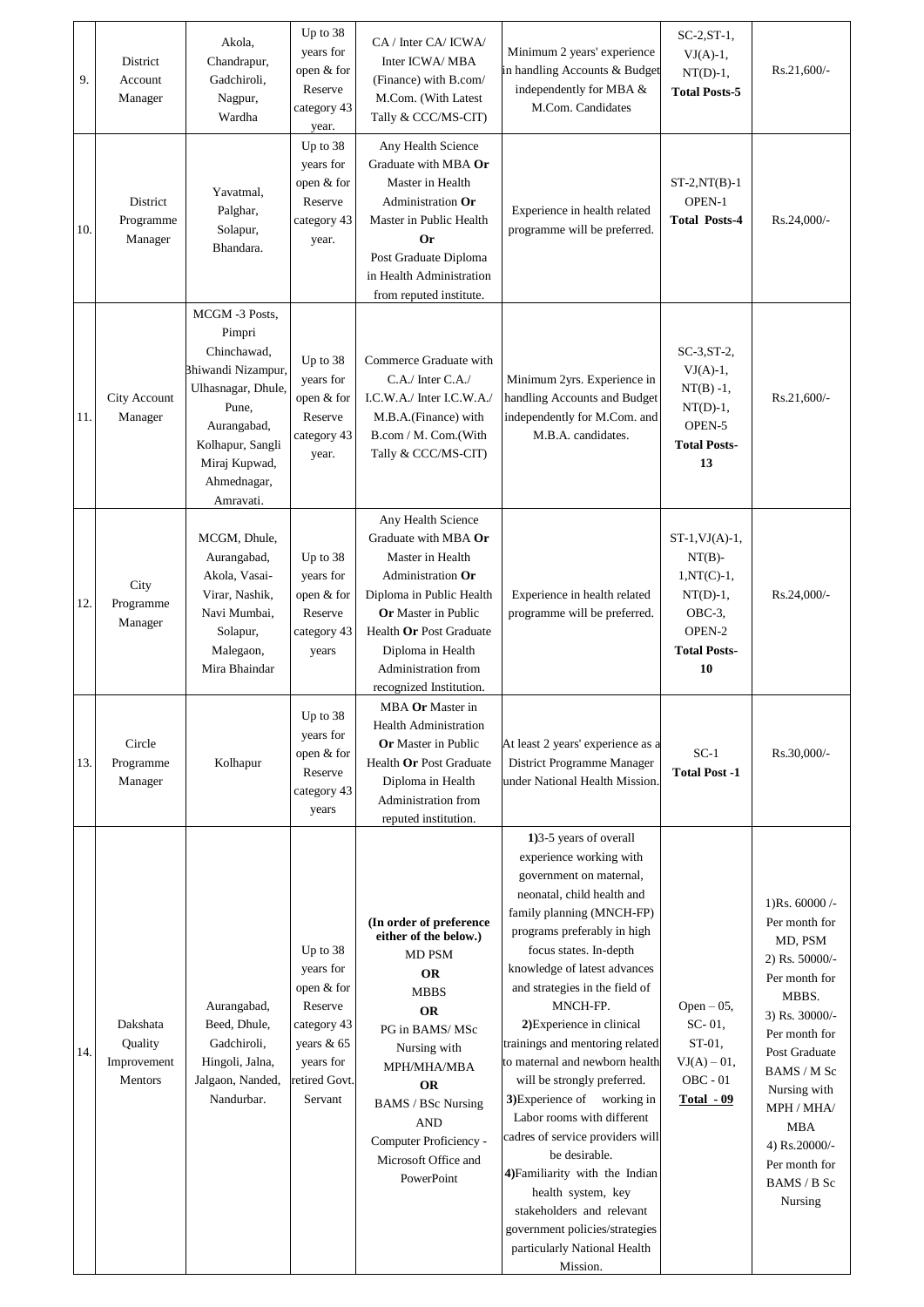| 15. | <b>State</b><br>Veterinary<br>Consultant | Office of Joint<br>Director,<br>(Maleria, Filaria<br>& Waterborne<br>Diseases),<br>Central Building,<br>Vishrantwadi,-<br>Pune | Up to 38<br>years for<br>open & for<br>Reserve<br>category 43<br>years   | (In order of preference<br>either of the below.)<br>1) A Post Graduate<br>Veterinary degree in<br>Veterinary Public Health<br><b>Or</b> Veterinary<br>Epidemiology Or<br>Veterinary Medicine or<br>Veterinary Microbiology<br>Or Veterinary Pathology.<br>Registration in the<br>Veterinary Council of<br>India Or State Veterinary<br>Council under Indian<br>Veterinary Council Act,<br>1984.<br>2) A Bachelor's Degree in<br>Veterinary Science and<br>Animal Husbandry as<br>listed in the First &<br>Second Schedule of the<br>Indian Veterinary<br>Council Act, 1984.<br>Registration in the<br>Veterinary Council of<br>India or State Veterinary<br>Council under Indian<br>Veterinary Council Act,<br>1984. | 1) 3years experience in<br>Veterinary Public health or<br>Veterinary Epidemiology or<br>Animal Health for PG<br><b>OR</b><br>2) 5years experience in<br>Veterinary Public Health or<br>Veterinary Epidemiology or<br>Animal Health for Graduate.                                                                                                | Open - 1<br><b>Total Post - 1</b> |                                                                                                    |
|-----|------------------------------------------|--------------------------------------------------------------------------------------------------------------------------------|--------------------------------------------------------------------------|----------------------------------------------------------------------------------------------------------------------------------------------------------------------------------------------------------------------------------------------------------------------------------------------------------------------------------------------------------------------------------------------------------------------------------------------------------------------------------------------------------------------------------------------------------------------------------------------------------------------------------------------------------------------------------------------------------------------|-------------------------------------------------------------------------------------------------------------------------------------------------------------------------------------------------------------------------------------------------------------------------------------------------------------------------------------------------|-----------------------------------|----------------------------------------------------------------------------------------------------|
| 16. | <b>State</b><br>Epidemiologist           |                                                                                                                                | Up to $38$<br>years for<br>open & for<br>Reserve<br>category 43<br>years | (In order of preference<br>either of the below.)<br>1) Medical Graduate with<br>Post Graduate Degree<br>Diploma in Preventive<br>and Social Medicine /<br>Public Health or<br>Epidemiology (such as<br>MD, MPH, DPH, MAE<br>$etc.$ ).<br>2) Any Medical Graduate<br>with 3 years' experience<br>in Epidemiology / Public<br>Health.                                                                                                                                                                                                                                                                                                                                                                                  | Minimum 2 years' experience<br>in issues related to Public<br>Health Programme of<br>Epidemiology.                                                                                                                                                                                                                                              | Open - 1<br><b>Total Post - 1</b> | Remuneration<br>will be based on<br>educational<br>qualification &<br>experience of<br>candidates. |
| 17. | State<br>Microbiologist                  |                                                                                                                                | Up to 38<br>years for<br>open & for<br>Reserve<br>category 43<br>years   | (In order of preference<br>either of the below.)<br>1) Medical Graduate with<br>Post Graduate<br>Degree/Diploma<br>(preferably in<br>Microbiology, Virology,<br>Pathology and other lab<br>sciences)<br>2) Medical Graduate with<br>2 years' experience in<br>clinical laboratory<br>sciences.<br>3) M.Sc. in Medical<br>Microbiology with one<br>years' experience in<br>clinical laboratory<br>services.                                                                                                                                                                                                                                                                                                           | 1) Minimum 2 years relevant<br>experience in Medical<br>Microbiology.<br>2) Experience of working in<br>public health systems,<br>implementation of laboratory<br>quality assurance systems,<br>assessing and organizing<br>training programs and proven<br>ability for planning and<br>undertaking operational<br>research would be desirable. | Open - 1<br><b>Total Post - 1</b> |                                                                                                    |
| 18. | State<br>Entomologist                    |                                                                                                                                | Up to 38<br>years for<br>open & for<br>Reserve<br>category 43<br>years   | M.Sc. (Zoology) with<br>entomology as one of the<br>subjects                                                                                                                                                                                                                                                                                                                                                                                                                                                                                                                                                                                                                                                         | Minimum 1 year experience in<br>Vector Borne Disease Control.                                                                                                                                                                                                                                                                                   | $Open-1$<br><b>Total Post - 1</b> |                                                                                                    |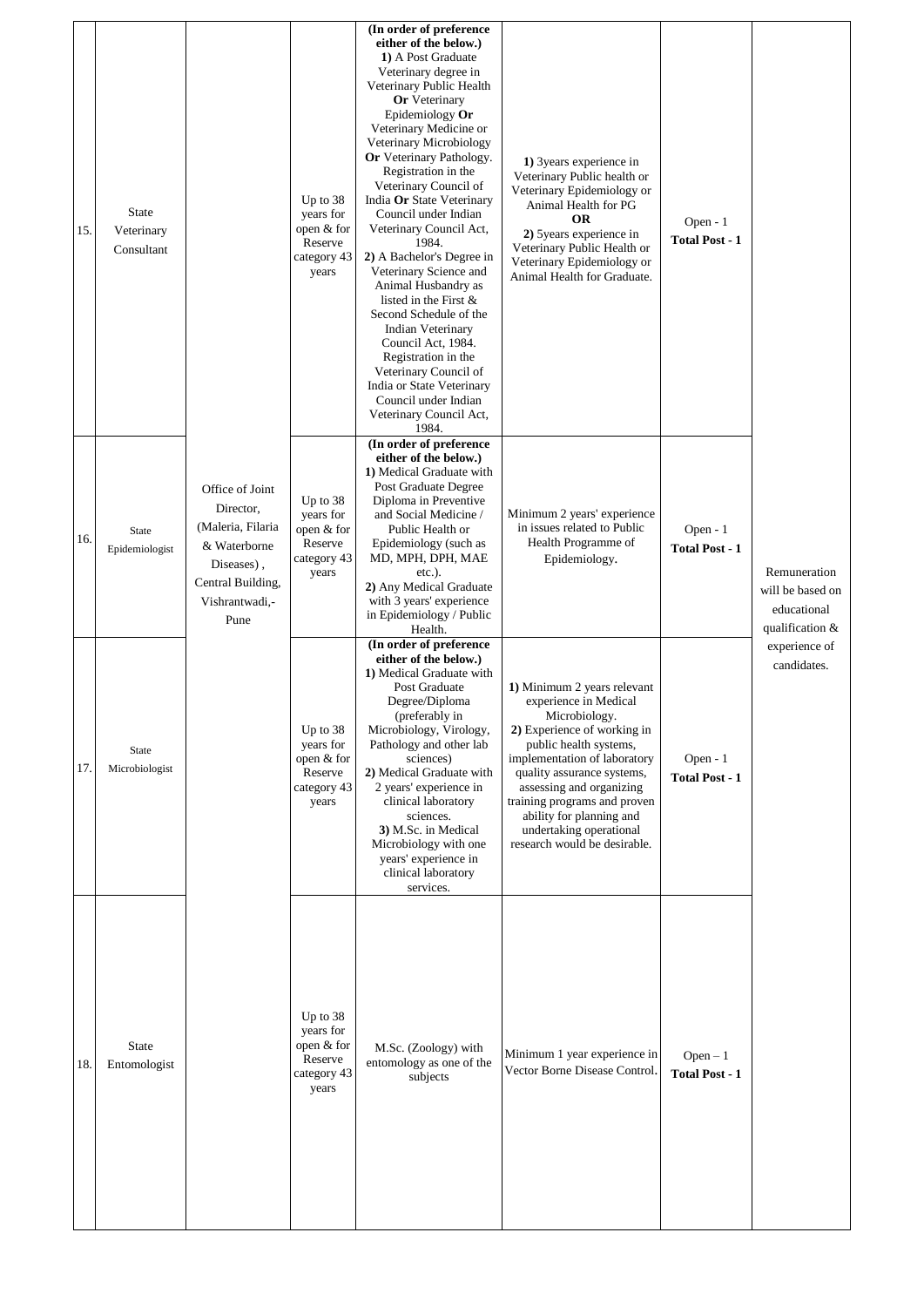| 19 | Executive<br>Director                                     |                                                                   | Up to $65$<br>years                                                                                            | Ph. D/Post Graduate<br>Degree in<br>PSM/Pediatrics/Medicine<br>OBGY/Biostatistics/MPH<br>/ Demography/ Medical<br>Anthropology                                                                       | At least 10-12 years'<br>Experience in Senior<br>Position out of which for<br>Doctors 5 year at the level<br>minimum of Joint Director /<br>Deputy Director/Dean or<br>equivalent post and for<br>biostatistics/demographers<br>and Anthropologists- at the<br>level of Professor/ Sr.<br>Researchers/ Sr. Scientist.<br>Medical person should have<br>sound knowledge of<br><b>Biostatistics</b> and<br>Statistician/Demographer<br>should have at least 3 years'<br>experience in Public Health. | Open - 1<br><b>Total Post - 1</b> | Rs.75,000/-  |
|----|-----------------------------------------------------------|-------------------------------------------------------------------|----------------------------------------------------------------------------------------------------------------|------------------------------------------------------------------------------------------------------------------------------------------------------------------------------------------------------|----------------------------------------------------------------------------------------------------------------------------------------------------------------------------------------------------------------------------------------------------------------------------------------------------------------------------------------------------------------------------------------------------------------------------------------------------------------------------------------------------|-----------------------------------|--------------|
| 20 | Advisor<br>(Public<br>Health)                             |                                                                   | Up to<br>65years<br>of age.<br>Age may<br>be<br>relaxed<br>in case<br>of<br>exceptio<br>nal<br>candidat<br>es. | Ph. D in Public Health/<br>MD in PSM or any other<br>medical graduate with<br>MPH / Post-graduation or<br>higher qualification in<br>Community health                                                | At least a minimum of 7<br>years of post-qualification<br>work experience in the field<br>of public health especially in<br>Planning and Strategy<br>development, Health system<br>research and implementation<br>of service delivery.                                                                                                                                                                                                                                                             | Open - 1<br><b>Total Post - 1</b> | Rs.70,000 /- |
| 21 | Advisor<br>(Health<br>Economics<br>and<br>Finance)        | <b>State Health</b><br><b>Society Resource</b><br>Centre,<br>Pune | Up to $65$<br>years of<br>age. Age<br>may be<br>relaxed in<br>case of<br>exception<br>al<br>candidates         | Ph. D in Health care<br>finance and economics or<br>in relevant area in Health/<br>MPH in health care<br>financing                                                                                   | At least 7 years of post-<br>qualification work<br>experience in Public Health<br>with substantial work or<br>experience in the area of<br>Health Economics/Health<br>Care Financing                                                                                                                                                                                                                                                                                                               | Open - 1<br><b>Total Post - 1</b> | Rs.70,000 /- |
| 22 | Sr.<br>Consultant<br>(Policy $&$<br>HR)                   |                                                                   | Up to 50<br>years                                                                                              | PhD (preferably in health<br>policy / HR) / any<br>medical graduate with<br>MPH with subjects of<br>Health Policy and Human<br>resources in health                                                   | At least 3 years' experience<br>in Public Health & Health<br>Policy and as mentioned<br>in Note $-11$                                                                                                                                                                                                                                                                                                                                                                                              | Open - 1<br><b>Total Post - 1</b> | Rs.50,000/-  |
| 23 | Sr.<br>Consultant<br>(Health<br>Economics<br>and Finance) |                                                                   | Up to 50<br>years                                                                                              | Ph. D in Health care<br>finance and economics or<br>in relevant area in Health/<br>MPH in health care<br>financing                                                                                   | At least 3 years' experience<br>in Public Health, Economics<br>and Finance and as<br>mentioned in Note-11                                                                                                                                                                                                                                                                                                                                                                                          | Open - 1<br><b>Total Post - 1</b> | Rs.50,000/-  |
| 24 | Sr.<br>Consultant<br>(Public<br>Health)                   |                                                                   | Up to $50$<br>years                                                                                            | Ph.D in Public Health/<br>MD in PSM or any other<br>medicine branch with<br>MPH/ with relevant<br>experience in public<br>health / Post-graduation<br>or higher qualification in<br>Community health | At least 3 years' experience<br>in Public Health and as<br>mentioned in Note -11                                                                                                                                                                                                                                                                                                                                                                                                                   | Open - 1<br><b>Total Post - 1</b> | Rs.50,000/-  |
| 25 | State Legal<br>Consultant<br>(NTCP)                       | <b>State Tobacco</b><br>Cell DHS,<br>Mumbai                       | Up to $45$<br>Yrs.<br>Retired<br>$Govt$ ./<br>Public<br>sector<br>officers<br>up to age<br>of 65<br>years      | Minimum qualification of<br>B.Com with a degree in<br>Law from a recognized<br>University.                                                                                                           | 1)2-3 years of experience of<br>handling cases in District<br>Court / High Court /<br>Supreme Court.<br>2)He/ She will be overall in<br>charge for monitoring Legal,<br>Physical & Financial<br>activities in NTCP Program.                                                                                                                                                                                                                                                                        | Open - 1<br><b>Total Post - 1</b> | Rs. 40,000/- |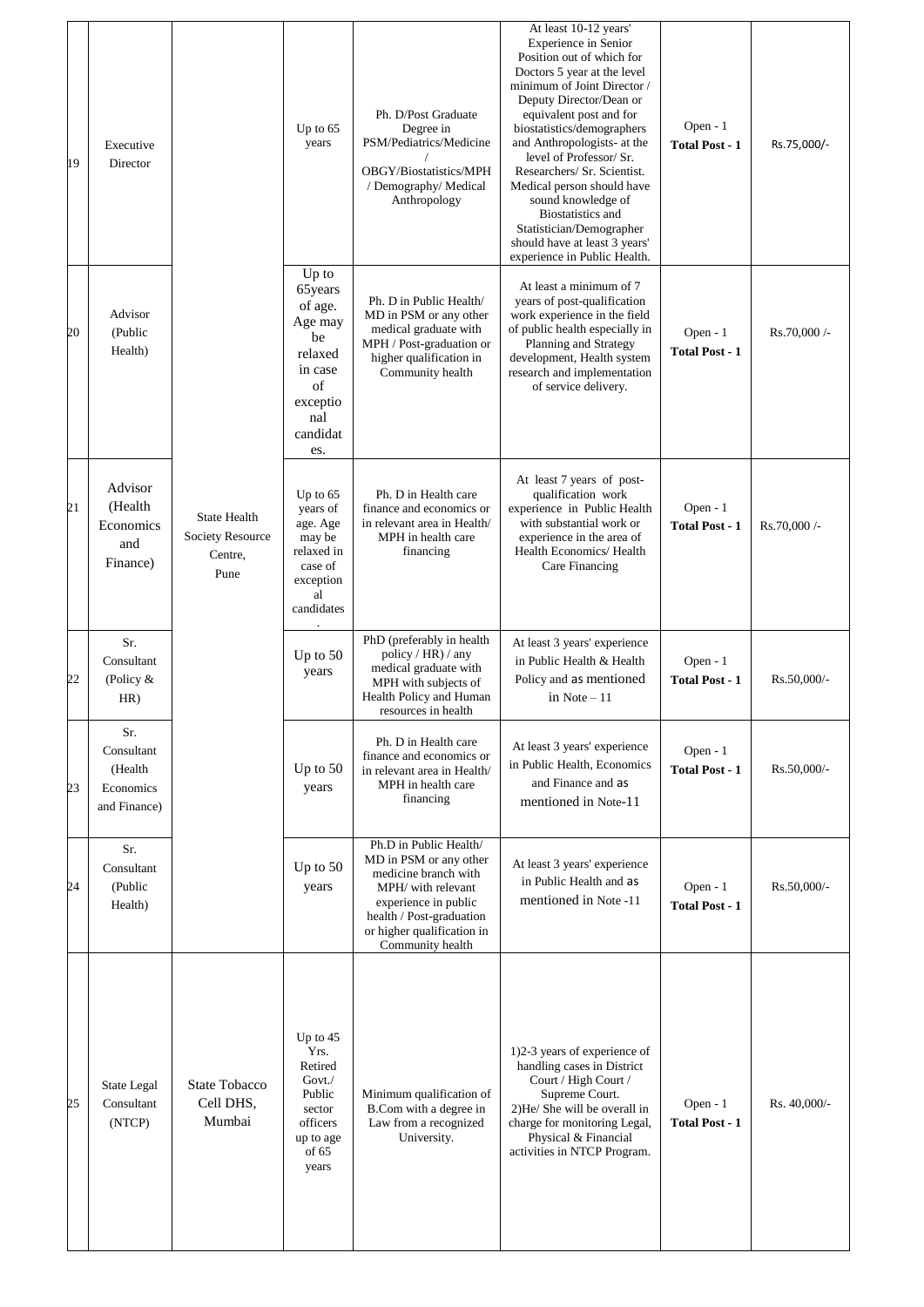| 26 | Consultant<br>Psychiatrist<br>(NMHP)                              | <b>State Mental</b><br>Health Cell,<br>DHS, Mumbai | Up to $45$<br>Yrs.<br>Retired<br>Govt./<br>Public<br>sector<br>officers<br>up to age<br>of 65<br>years | <b>MBBS</b> with Post<br>Graduate degree/<br>Diploma in Psychiatry.<br>Proficiency in Computer                                                                                                                                                                                                                                                    | 1) At least 3 Years'<br>Experience after obtaining<br>PG degree/ Diploma<br>(Desirable)<br>2) Experience of working in<br>a Teaching/Training<br>Institution or Public Health<br>Programme at National/<br>State level desirable.                                                     | Open - 1<br><b>Total Post - 1</b>   | Rs. 70,000/-                                                                                                                                                                                                           |
|----|-------------------------------------------------------------------|----------------------------------------------------|--------------------------------------------------------------------------------------------------------|---------------------------------------------------------------------------------------------------------------------------------------------------------------------------------------------------------------------------------------------------------------------------------------------------------------------------------------------------|---------------------------------------------------------------------------------------------------------------------------------------------------------------------------------------------------------------------------------------------------------------------------------------|-------------------------------------|------------------------------------------------------------------------------------------------------------------------------------------------------------------------------------------------------------------------|
| 27 | <b>State</b><br>Palliative<br>Coordinator<br>(NPPC)               | <b>State Palliative</b><br>Care DHS,<br>Mumbai     | Up to $45$<br>Yrs.<br>Retired<br>Govt./<br>Public<br>Sector<br>officers<br>up to age<br>of 65<br>years | 1) MBBS or MBBS with<br>PSM or any clinical<br>degree<br>2) Any Medical Graduate<br>with MHA (PG in Health<br>Administration)                                                                                                                                                                                                                     | 1) At least 1 Year<br>experience of working in<br>Public Health/Health<br>services<br>2) Candidates will also<br>assisting supportive to<br>Programs under NCD Job<br><b>Responsibility - Candidate</b><br>will have to monitor the<br>other NCD Program as per<br>need and workload. | Open - $1$<br><b>Total Post - 1</b> | 1)Rs. $60000$ /-<br>Per month for<br>MBBS with<br><b>PSM</b><br>2) Rs. 50000/-<br>Per month for<br>MBBS.<br>3) Rs. 30000/-<br>Per month for<br>Any Medical<br>Graduate with<br>MHA (PG in<br>Health<br>Administration) |
| 28 | <b>State</b><br>Consultant<br>(NPPCD)                             | State NPPCD cell<br>DHS, Mumbai                    | Up to $45$<br>Yrs.<br>Retired<br>Govt./<br>Public<br>Sector<br>officers<br>up to age<br>of 65<br>years | 1) MBBS or MBBS with<br>PSM or any clinical<br>degree<br>2) Any Medical Graduate<br>with MHA (PG in Health<br>Administration)/MPH<br>Proficiency in Computer                                                                                                                                                                                      | 1 Year experience of<br>working in the District<br>Hospital/ Public Health<br><b>Job Responsibility -</b><br>Candidate will have to<br>monitor the other NCD<br>Program as per need and<br>workload                                                                                   | Open $-1$<br><b>Total Post - 1</b>  | 1) Rs. $50000/-$<br>Per month for<br>MBBS with<br><b>PSM</b><br>2) Rs. 30000/-<br>Per month for<br>Any Medical<br>Graduate with<br>MHA (PG in<br>Health<br>Administration)<br>/MPH                                     |
| 29 | Programme<br>Assistant<br>Cum Data<br>Entry<br>Operator<br>(NTCP) | State Tobacco Cell<br>DHS, Mumbai                  | Up to 38<br>years for<br>open &<br>for<br>Reserve<br>category<br>43 year.                              | Any graduate with<br>knowledge of MSCIT,<br>Tally, English typing 40<br>W.P.M., Marathi typing<br>30 W.P.M. Proficiency in<br>Computer. (As per NHM<br>Policy).                                                                                                                                                                                   | At least 1 Year experience                                                                                                                                                                                                                                                            | Open $-1$<br><b>Total Post - 1</b>  | Rs. 9,600/-                                                                                                                                                                                                            |
| 30 | Program<br>Assistant<br>(NPPCD)                                   | State NPPCD cell<br>DHS, Mumbai                    | Up to 38<br>years for<br>open $&$<br>for<br>Reserve<br>category<br>43 year.                            | 1) Only B.Com with<br>Minimum 3 years'<br><b>Experience And Tally</b><br>Accounting, Marathi<br>Typing 30 w.p.m and<br>English Typing 30<br>w.p.m OR<br>2) Only M.Com/ MBA<br>in Finance with<br>commerce background<br>with Minimum 2 years'<br>experience And Tally<br>Accounting, Marathi<br>Typing 30 w.p.m and<br>English Typing 30<br>w.p.m | 1) Only B.Com with<br>Minimum 3 years'<br>Experience OR<br>2) Only M.Com/ MBA in<br>Finance with commerce<br>background with Minimum<br>2 years' experience.                                                                                                                          | Open - $1$<br><b>Total Post - 1</b> | Rs. 15,000/-                                                                                                                                                                                                           |
| 31 | Program<br>Assistant<br>Cum Data<br>Entry<br>Operator<br>(NPPCD)  | State NPPCD cell<br>DHS, Mumbai                    | Up to 38<br>years for<br>open $\&$<br>for<br>Reserve<br>category<br>43 year.                           | Any graduate with<br>knowledge of MSCIT,<br>Tally, English typing 40<br>W.P.M., Marathi typing<br>30 W.P.M. Proficiency in<br>Computer. (As per NHM<br>Policy).                                                                                                                                                                                   | At least 1 Year experience                                                                                                                                                                                                                                                            | Open - 1<br><b>Total Post - 1</b>   | Rs. 9,600/-                                                                                                                                                                                                            |